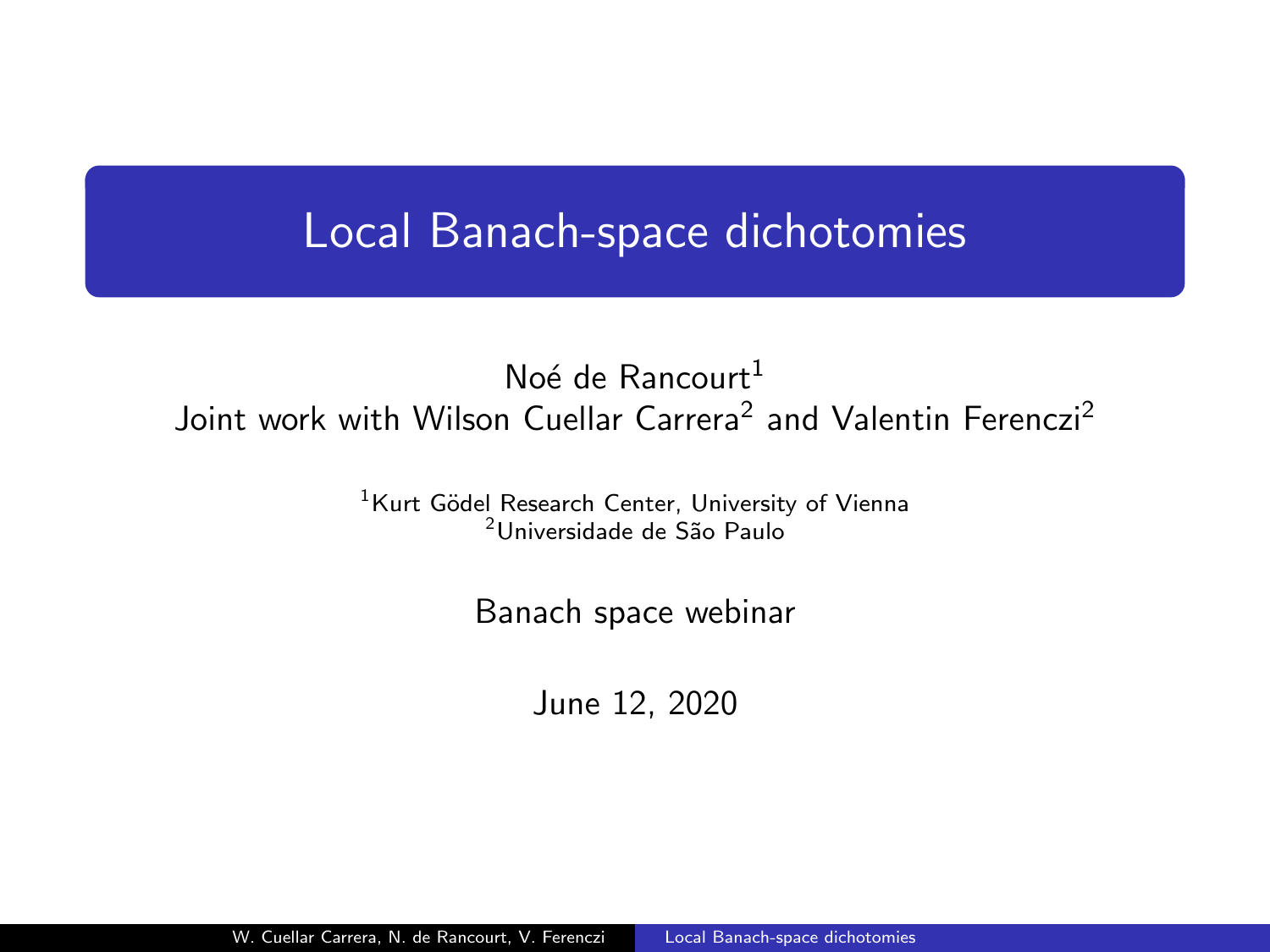### In this talk, all Banach spaces will be infinite-dimensional, and by a subspace, I will mean an infinite-dimensional, closed subspace.

## A space is said to be Hilbertian if it is isomorphic to a Hilbert space.

We will work in real spaces, but everything works as well in complex spaces.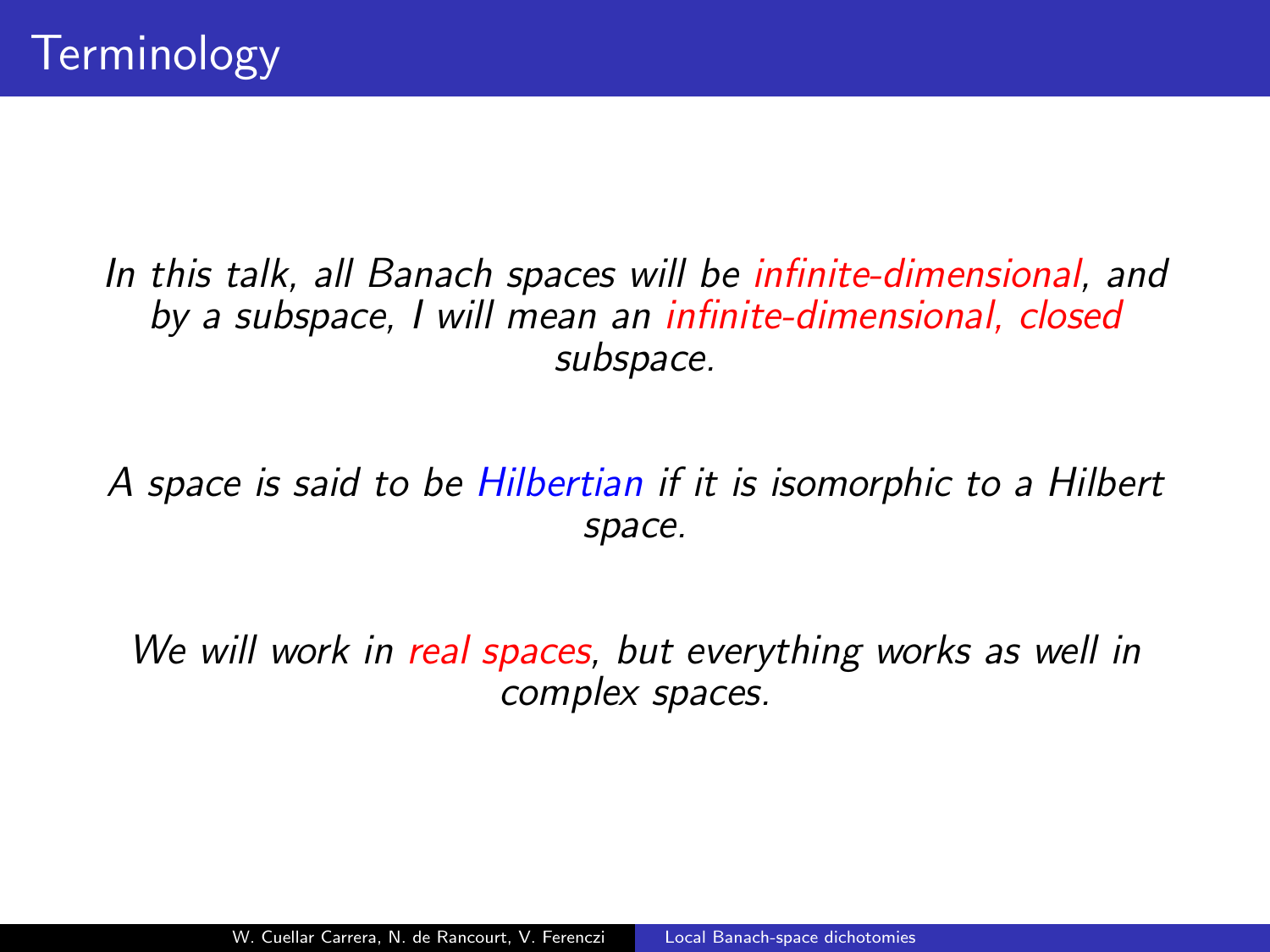It is well known that there is no hope classifying separable Banach spaces up to isomorphism.

In his famous paper An infinite Ramsey theorem and some Banach-space dichotomies (Ann. Math. '02), Gowers suggests a weak classification program for separable Banach spaces, up to subspaces. The goal is to build a list of classes of separable Banach spaces (usually called a Gowers list), as fine as possible, and satisfying the following conditions:

- (1) the classes are hereditary: if X belongs to a class C then all subspaces of X also belong to  $C$  (or, in the case of classes defined by properties of bases, all block-subspaces of X belong to  $C$ );
- (2) the classes are pairwise disjoint;
- (3) knowing that a space belongs to a class gives much information about the structure of this space;
- (4) every Banach space contains a subspace belonging to one of the classes.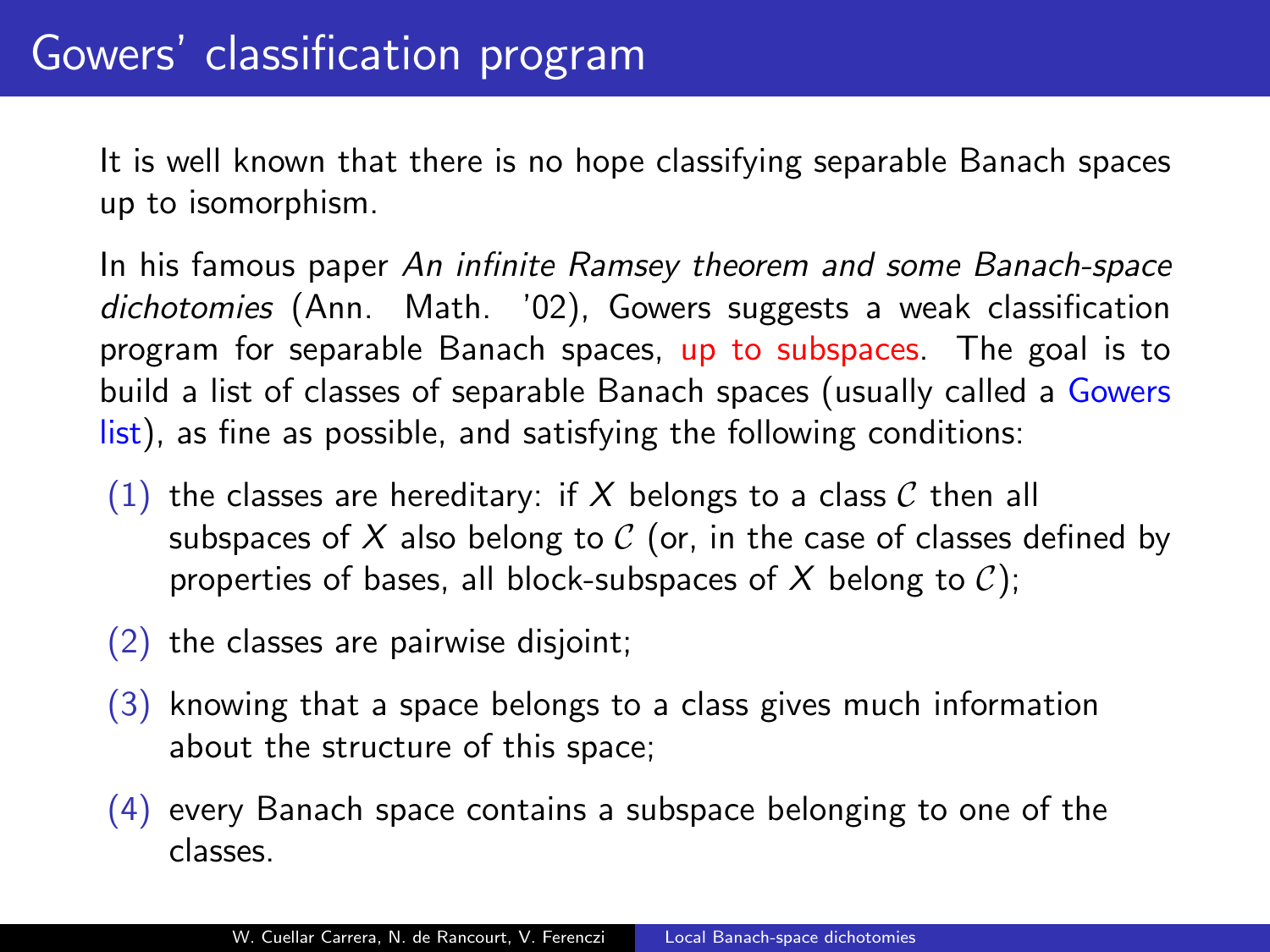Property  $(4)$  is usually the one that is the most difficult to prove; it requires to prove Banach-space dichotomies

#### Theorem ("The first dichotomy", Gowers, '96)

Every Banach space X contains a subspace Y such that:

- either Y has an unconditional basis;
- or Y is hereditarily indecomposable (HI), that is, it contains no topological direct sum of two subspaces.

Gowers' first dichotomy provides a Gowers list with two classes: the class of spaces having an unconditional basis, and the class of HI spaces. The fact that HI spaces have very few operators justifies property  $(3)$  for this class.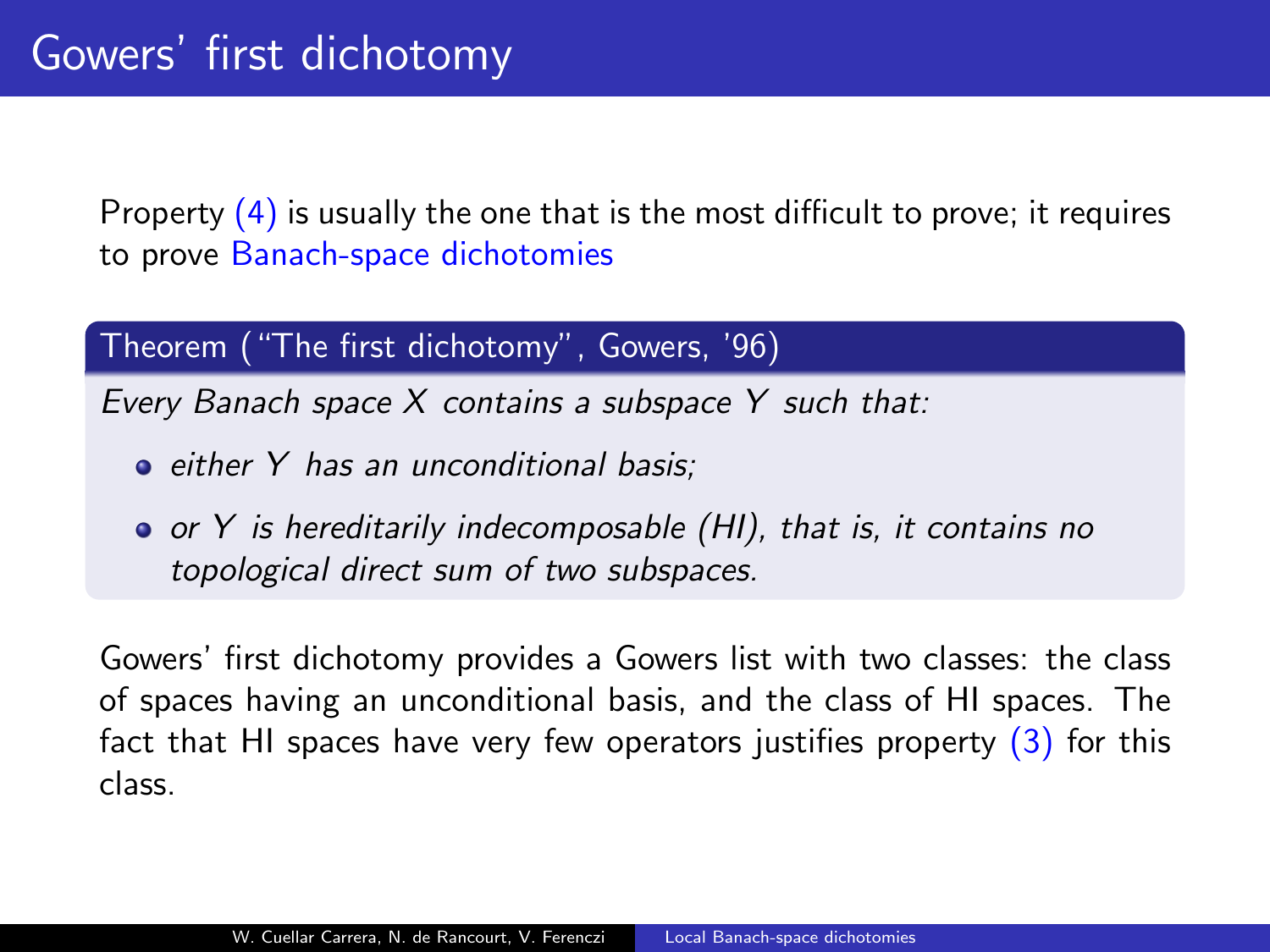#### Definition

A Banach space is minimal if it embeds into all of its subspaces.

If  $(x_i)_{i\in I}$  is a family of vectors in a Banach space, we denote by  $[x_i\mid i\in I]$ the closed subspace it spans.

#### Definition

- A Banach space Y is tight in a basis  $(e_i)$  if there exists a sequence of successive intervals of integers  $I_0 < I_1 < ...$  such that for every infinite  $A \subseteq \mathbb{N}$ ,  $Y$  cannot be embedded into  $[e_i \mid i \notin \bigcup_{n \in A} I_n].$
- $\bullet$  A basis  $(e_i)$  is tight if every Banach space is tight in it.
- A Banach space  $X$  is tight if it admits a tight basis.

For instance, Tsirelson's space is tight.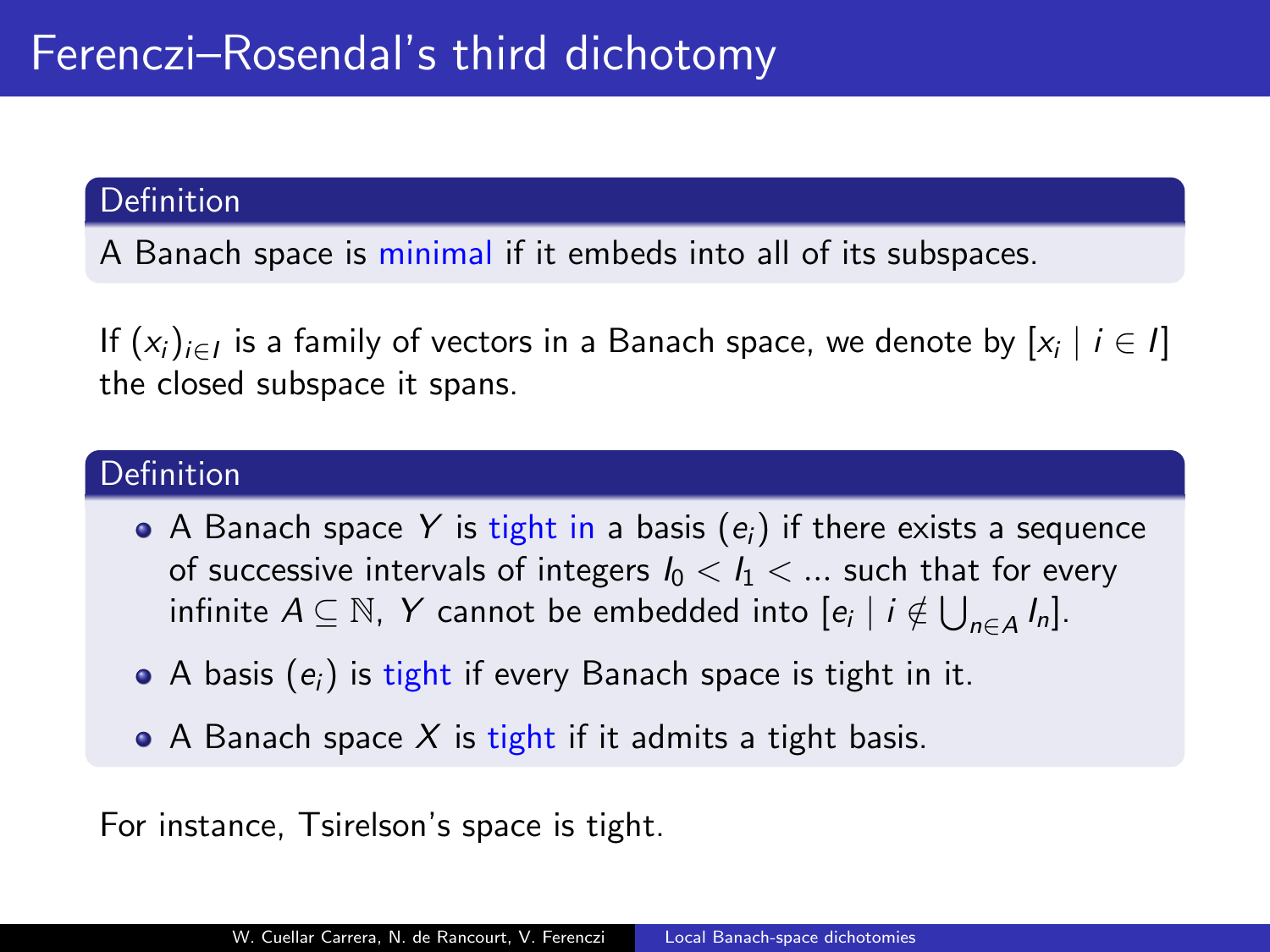### Theorem ("The third dichotomy", Ferenczi–Rosendal, '09)

Every Banach space either has a minimal subspace, or has a tight subspace.

This dichotomy, combined with the first one, provides a Gowers list with three classes:

- minimal spaces with an unconditional basis;
- spaces having an unconditional and tight basis;
- tight HI spaces.

Other dichotomies by Gowers and Ferenczi–Rosendal extend this list to 6 classes (all of whose are known to be nonempty) and 19 possible subclasses.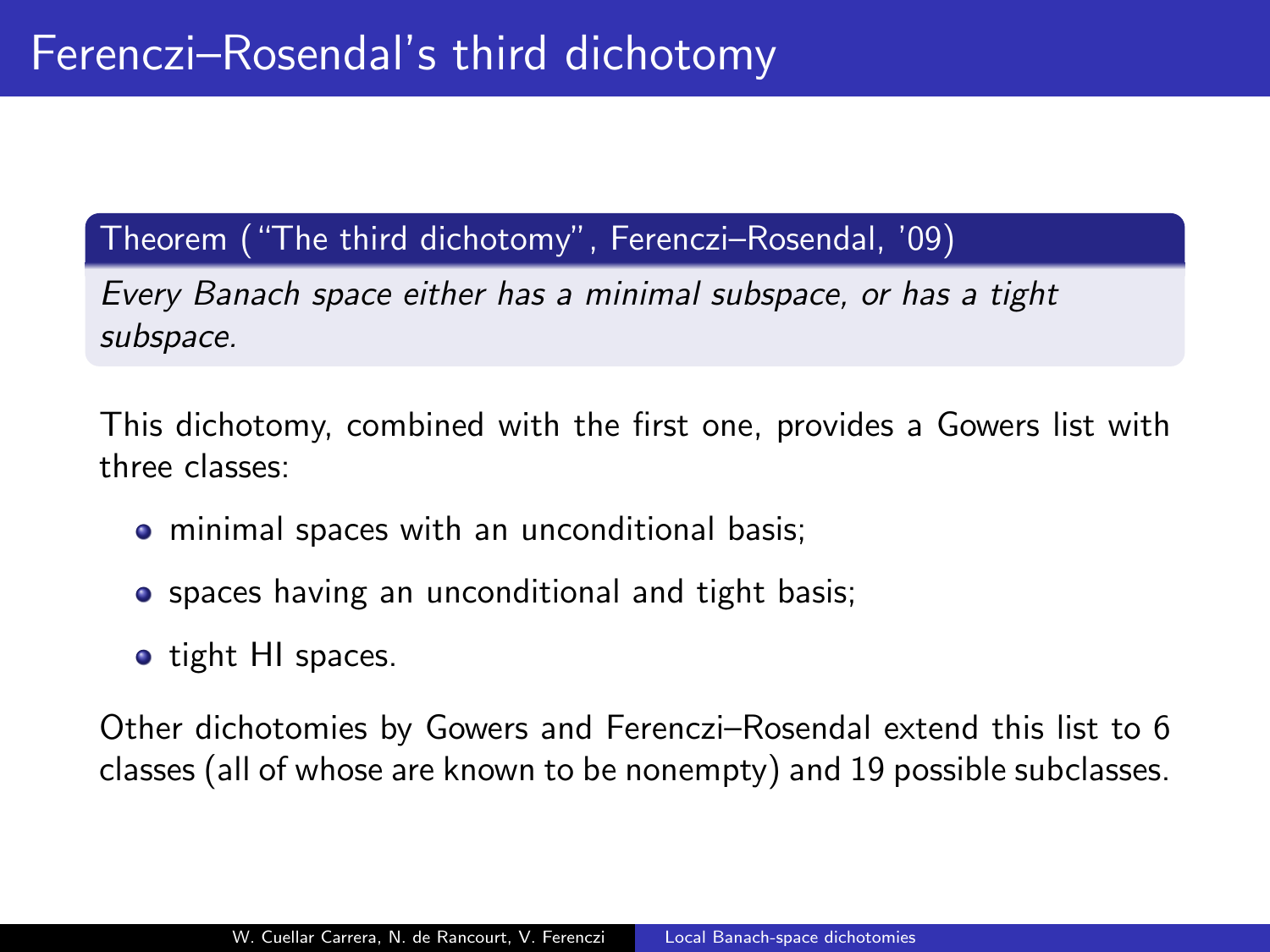Maybe the first ever (?) example of a "pathological" Banach space was James' quasi-reflexive space  $J$ .

James' space is  $\ell_2$  saturated; hence, a Gowers list will never give any relevant information about it.

Hence the idea to prove local dichotomies, i.e., dichotomies that are similar to the latter ones but where the outcome space can always be found "locally", that is, in a fixed family of subspaces. The word "local" used here was stolen to Ramsey-theorists.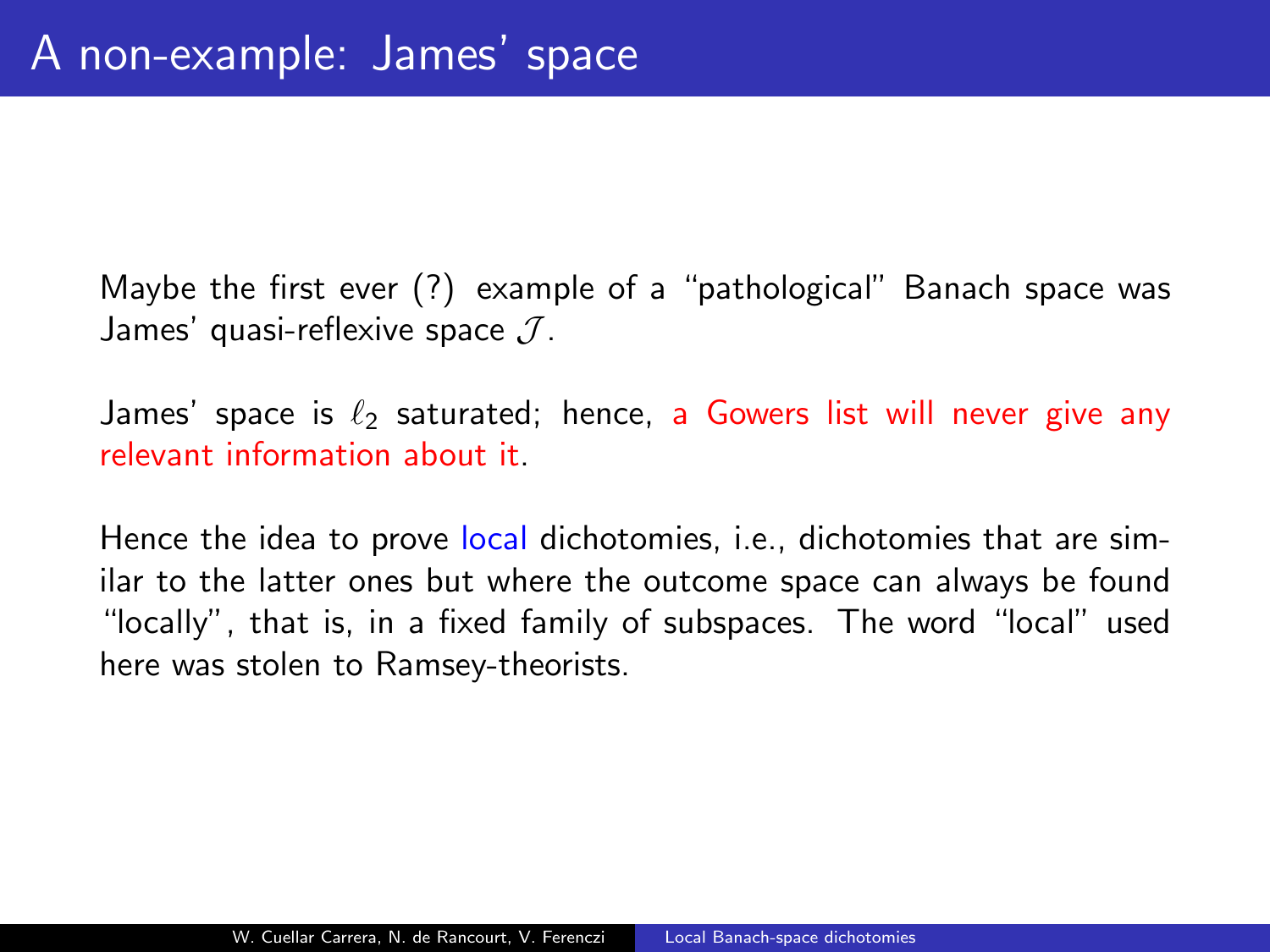Consider a local property  $(P)$  of Banach spaces, that is, a property such that:

- a Banach space X has  $(P)$  with constant C if and only if all of its finite-dimensional subspaces have  $(P)$  with constant  $C$ ;
- if a space X has  $(P)$  with constant C, and if Y is K-isomorphic to X, then Y has  $(P)$  with constant  $KC$ .

This includes, for example, being Hilbertian, having type  $p$ , cotype  $q...$ 

#### Informal fact

Usual Banach-space dichotomies can be localized to spaces failing property (P).

We can actually generalize this to certain properties that are not local; such properties can be defined via the notion of degree.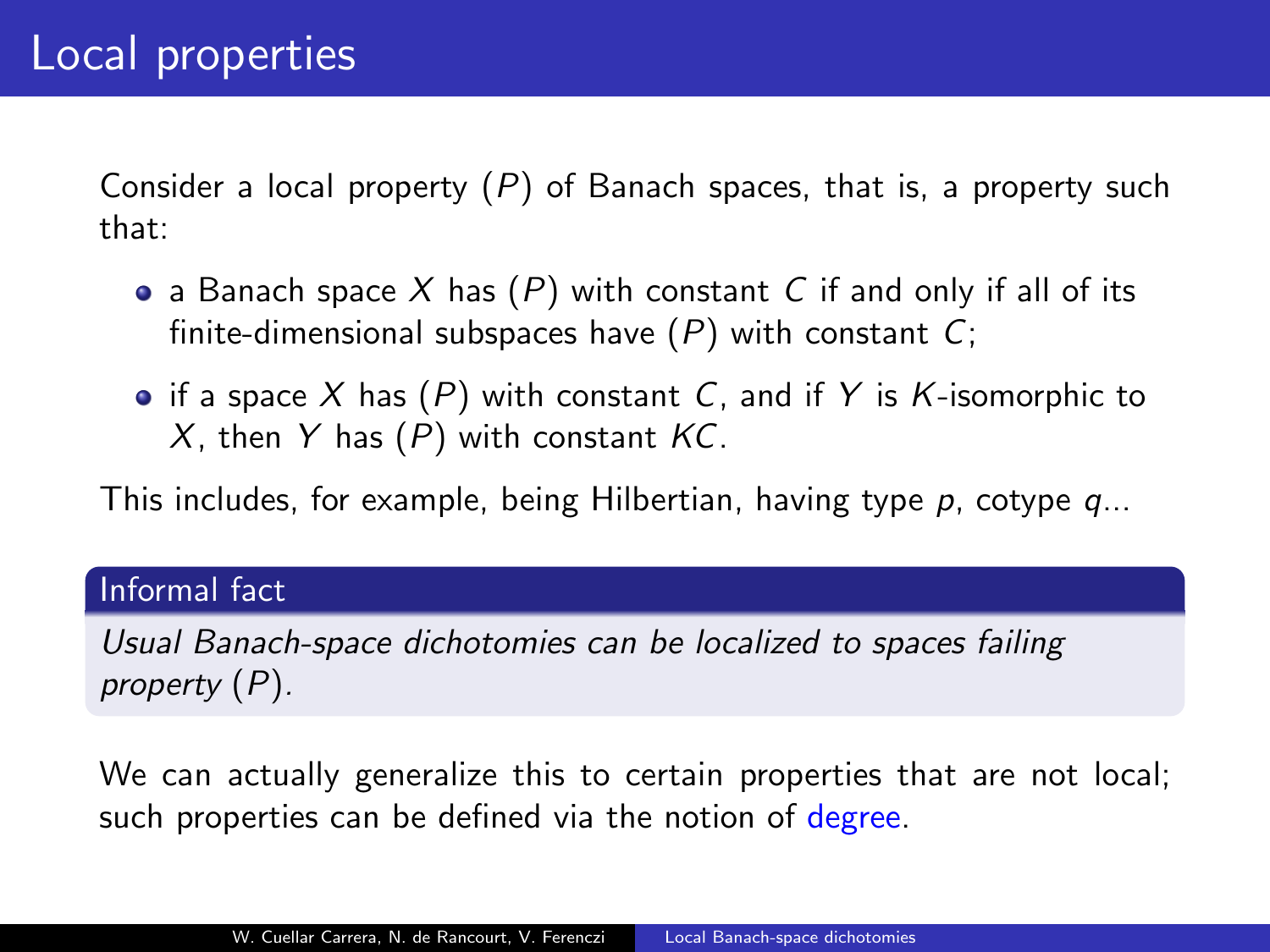A pair  $(X, F)$  where X is a (finite- or infinite-dimensional) Banach space, and  $F$  is a finite-dimensional subspace of  $X$  will be called an approximation pair. Denote by AP the class of all approximation pairs.

#### **Definition**

A degree is a mapping  $d: AP \to \mathbb{R}_+$  such that for every operators  $S, T$ making the following diagram commute :

$$
\begin{array}{ccc}\nF & \xrightarrow{\iota} & X \\
S & & \downarrow^T, \\
G & \xrightarrow{\iota} & Y\n\end{array}
$$

we have  $d(Y, G) \leq \|S\| \cdot \|T\| \cdot d(X, F)$ .

The degree d is said to be local if  $d(X, F)$  only depends on F (in which case it is simply denoted by  $d(F)$ ).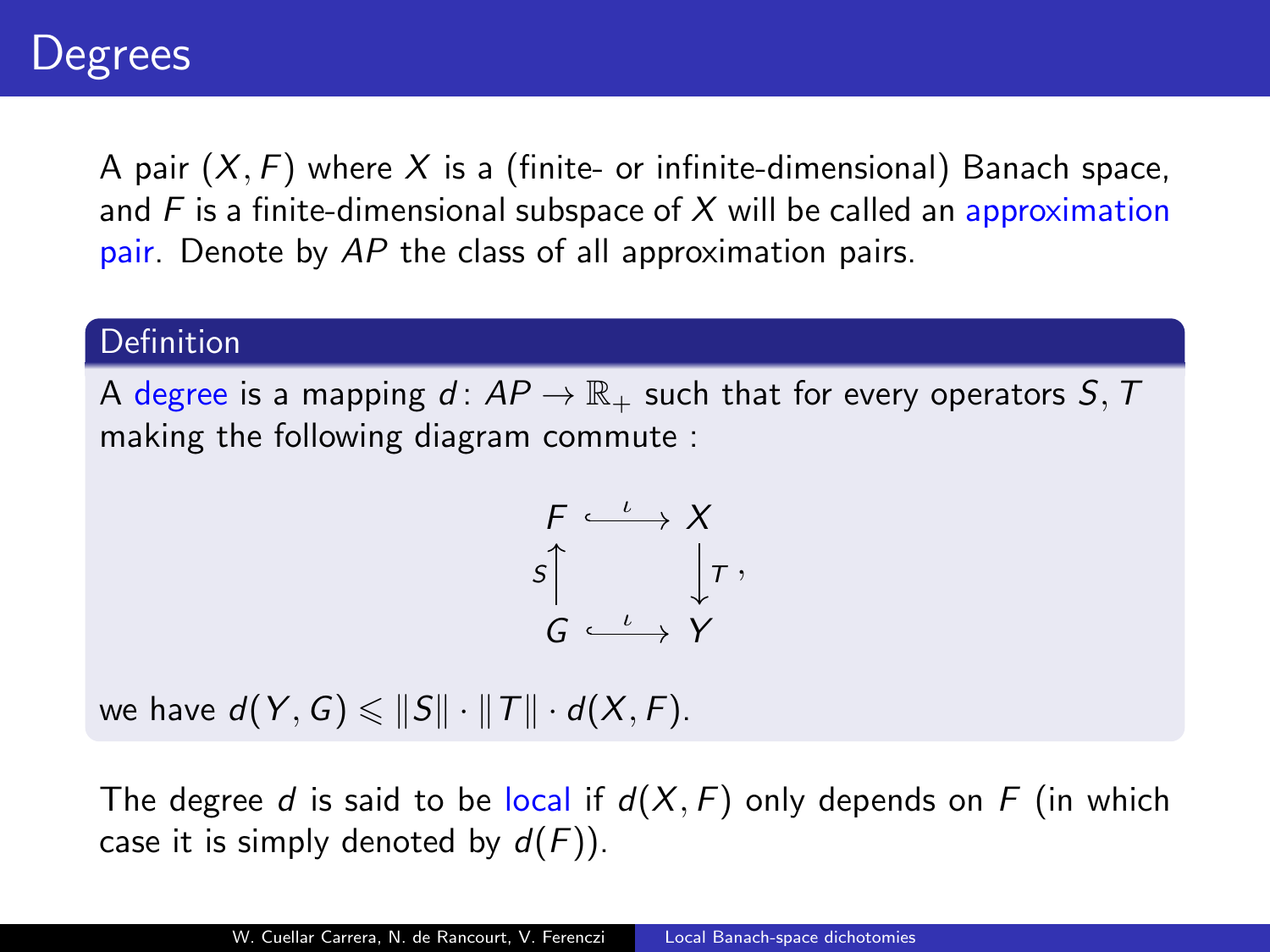#### Definition

Let d be a degree. A Banach space is said to be d-small if  $sup_{F\subset X} d(X, F) < \infty$ , and d-large otherwise.

A local property and a local degree are the same thing. If  $(P)$  is a local property, let  $d(F)$  be the infimum of constants C such that F has property  $(P)$  with constant C. Then d is a local degree, and being d-small is equivalent to having property  $(P)$ .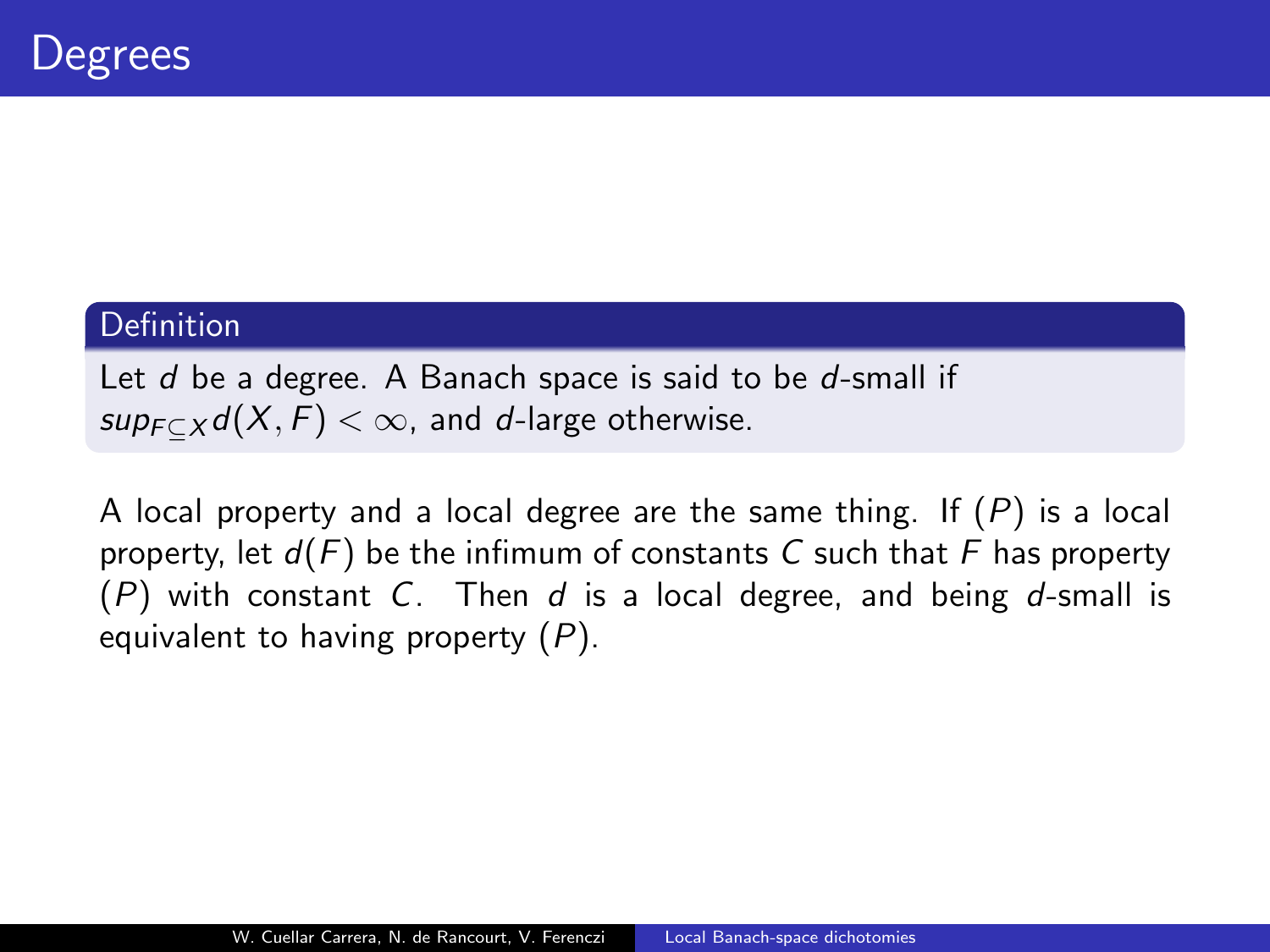- $(1)$   $d(F) = dim(F)$  is a local degree. d-small spaces are exactly finite-dimensional spaces.
- (2)  $d_2(F) = d_{BM}(F,\ell_2^{dim(F)})$  is a local degree, the Hilbertian degree.  $d_2$ -small spaces are exactly Hilbertian spaces.
- (3) Fix  $1 \leqslant p \leqslant 2$ . Then  $d(F) = T_p(F)$ , the type constant, is a degree. d-small spaces are exactly those having type  $p$ . The same works for cotype.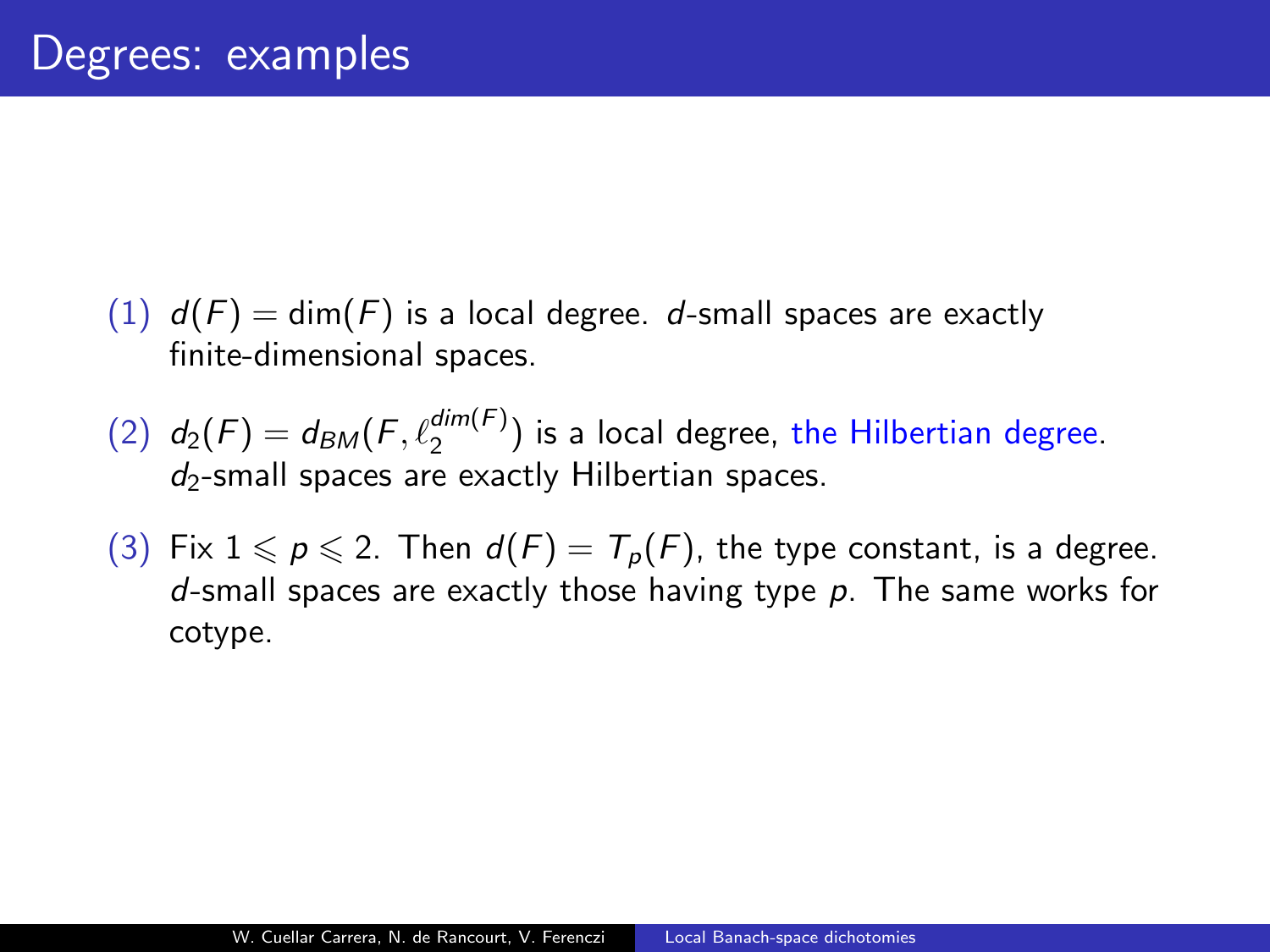## Degrees: examples

(4) Fix  $1 \leqslant p \leqslant \infty$ . Define  $d(X, F)$  as the infimum of the M's for which the canonical inclusion of  $F$  into  $X$   $M$ -factorizes through some  $\ell_p^n$ , meaning that there exists  $n \in \mathbb{N}$  and operators  $U \colon \mathit{F} \to \ell_{\rho}^n$  and  $V: \ell_p^n \to X$  with  $||U|| \cdot ||V|| = M$ , making the following diagram commute:



Then d is a non-local degree. By a result by Lindenstrauss and Rosenthal, we have that:

- if  $1 < p < \infty$ , a space is d-small if and only if it is either a  $\mathcal{L}_p$ -space, or a Hilbertian space;
- if  $p = 1$  or  $p = \infty$ , a space is d-small if and only if it is a  $\mathcal{L}_p$ -space.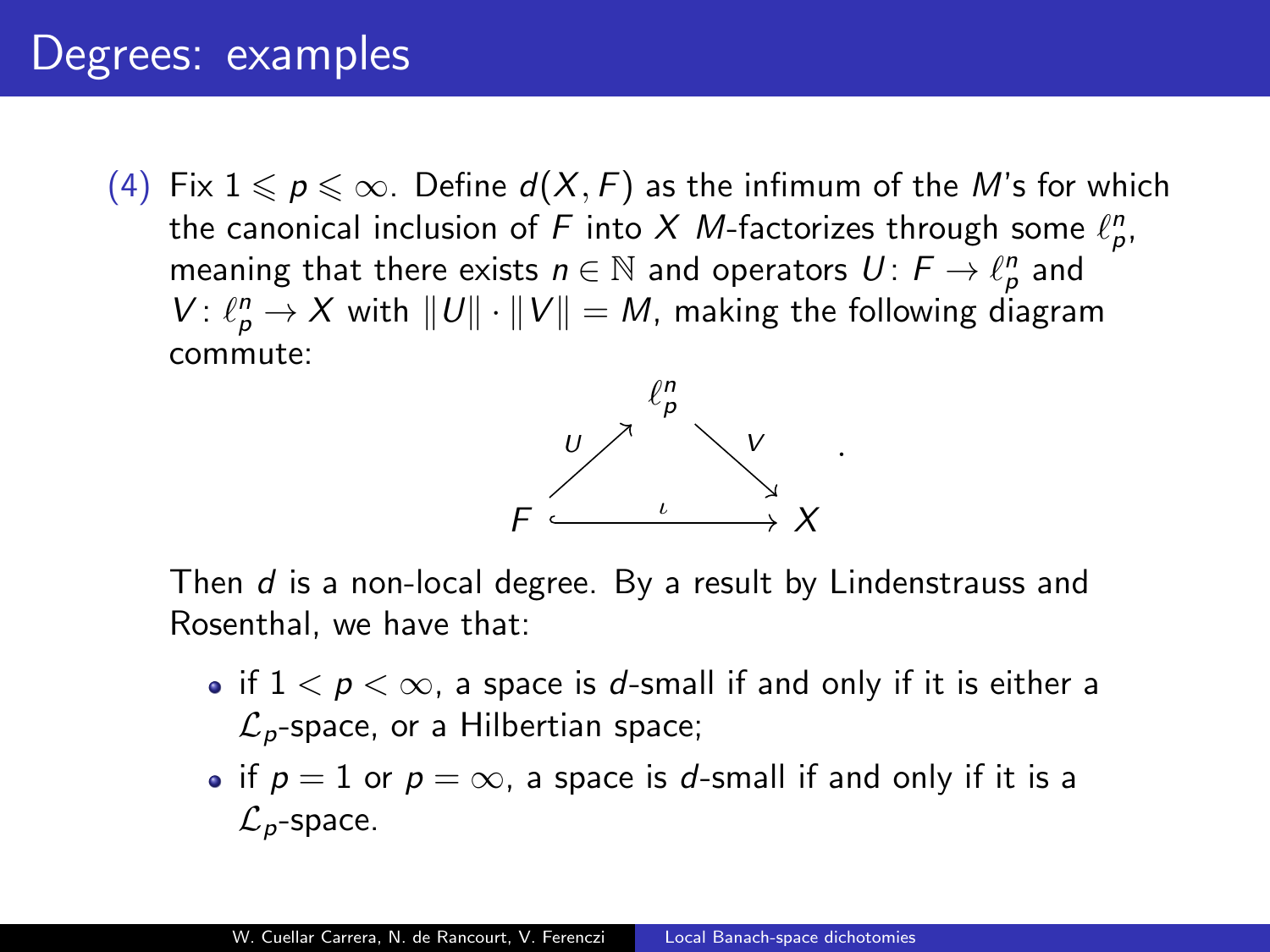## Degrees: examples

- (5) Let  $d(X, F)$  be the infimum of the M's for which the canonical inclusion of  $F$  into  $X$  *M*-factorizes through some space with a 1-unconditional basis. Then  $d$  is a non-local degree. A space is d-small iff it has Gordon-Lewis local unconditional structure.
- (6) More generally, recall that an normed operator ideal  $\mathfrak U$  is given by, for all Banach spaces  $X$  and  $Y$ , a vector subspace  $\mathfrak{U}(X, Y) \subseteq \mathcal{L}(X, Y)$  and a complete norm N on  $\mathfrak{U}(X, Y)$ , such that, whenever  $S \in \mathcal{L}(X, Y)$ ,  $T \in \mathfrak{U}(Y, Z)$  and  $U \in \mathcal{L}(Z, W)$ , we have  $UTS \in \mathfrak{U}(X, W)$  and  $N(UTS) \leq ||U|| \cdot N(T) \cdot ||S||$ , and such that moreover  $Id_{\mathbb{R}} \in \mathfrak{U}(\mathbb{R},\mathbb{R})$  with  $N(Id_{\mathbb{R}}) = 1$ . Then  $d(X,F) = N(\iota_F, \chi)$ is a degree.
- (7) Let  $d(X, F)$  be the infimum of the K's such that F is K-complemented in  $X$ . Then  $d$  is not a degree. This is somewhat surprinsing, since if it were one,  $d$ -small spaces would exactly be Hilbertian spaces.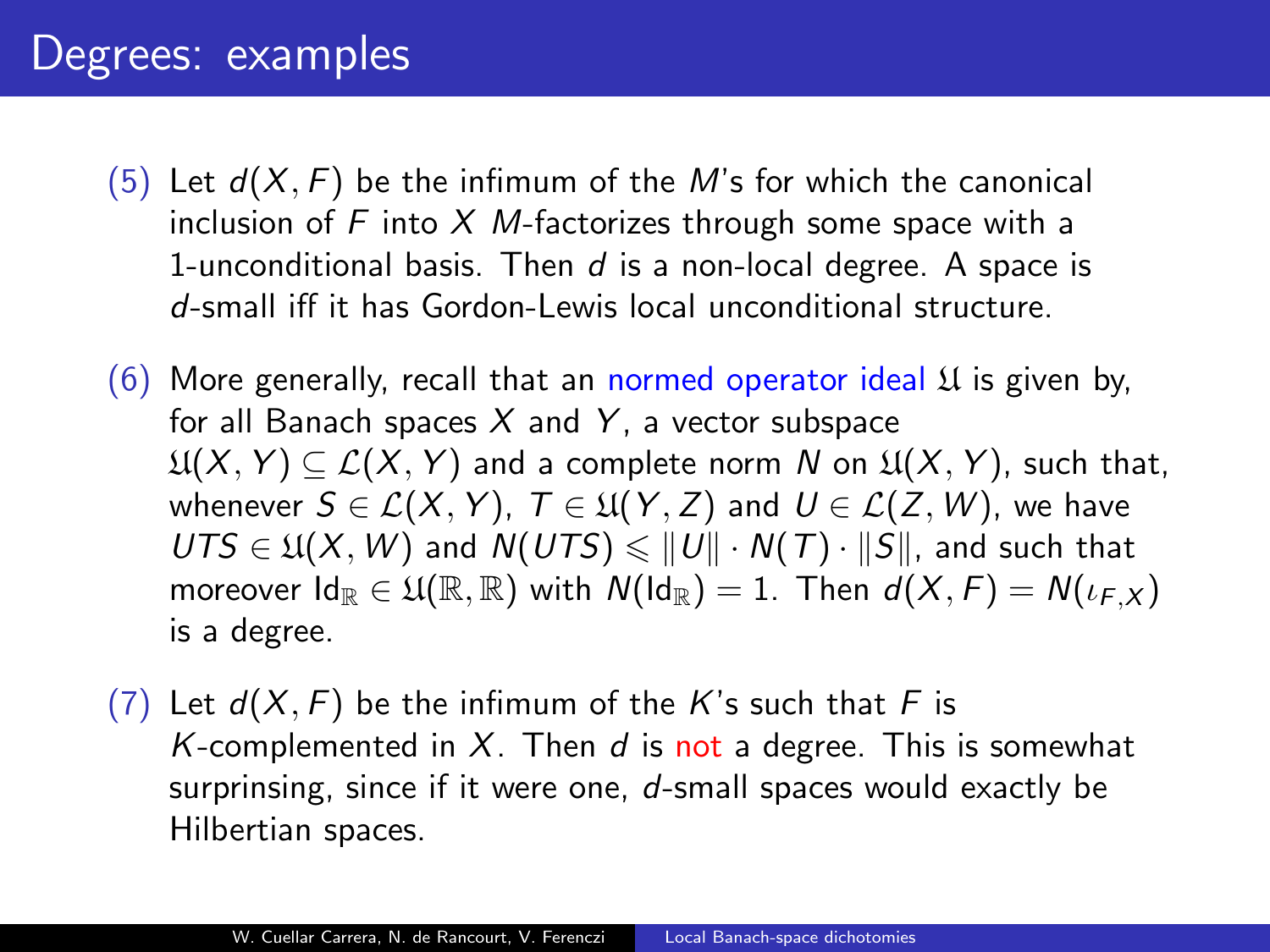#### Proposition

Let d be a degree.

- Finite-dimensional spaces are d-small.
- The properties of being d-small and d-large are preserved by isomorphism.
- A complemented subspace of a d-small space is d-small.
- If d is local, every subspace of a d-small space is d-small.
- $\bullet$  If  $(X_n)$  is a decreasing sequence of d-large spaces, then there is a d-large space  $X_{\infty}$  such that  $X_{\infty} \subseteq^* X_n$  for every n (meaning that  $X_n$ contains a finite-codimensional subspace of  $X_{\infty}$ ).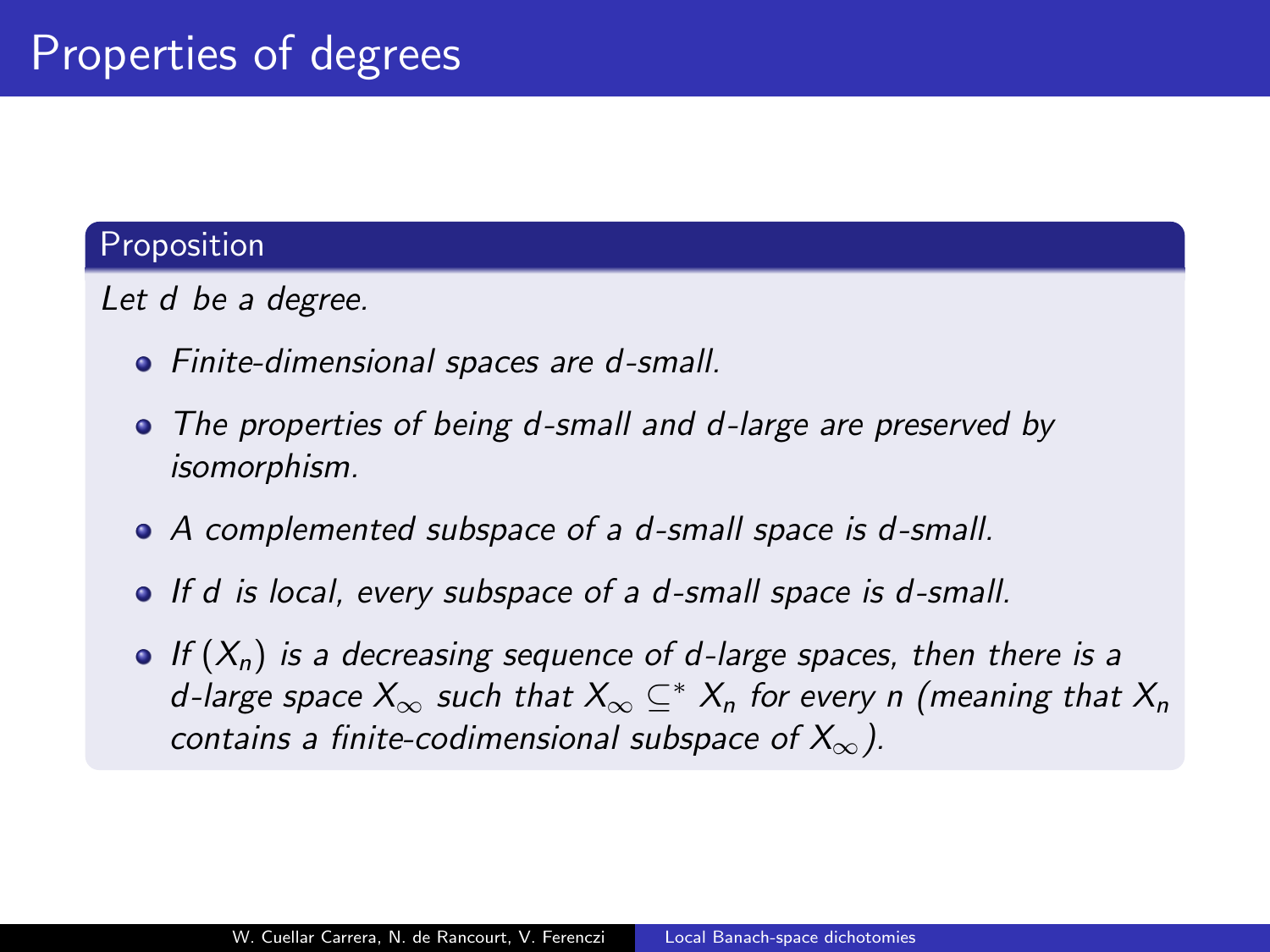# Better FDD's

Given a degree d, it is not clear whether every d-large Banach space should contain a d-large subspace with a basis (this is open for  $d_2(F) = d_{BM}(F,\ell_2^{\dim(F)}))$ . Hence we can't prove local dichotomies between classes defined by properties of bases. We use finite-dimensional decompositions (FDD's) instead.

#### Definition

An FDD  $(F_n)$  of a Banach space X is said to be d-better if  $d(X, F_n) \longrightarrow \infty$ .

If a space has a  $d$ -better FDD, then it is  $d$ -large. Conversely:

#### Lemma

Let X be a d-large Banach space. Then X has a subspace spanned by a d-better FDD.

Standard results about bases, such as Bessaga–Pełczyński selection principle, still hold for better FDD's.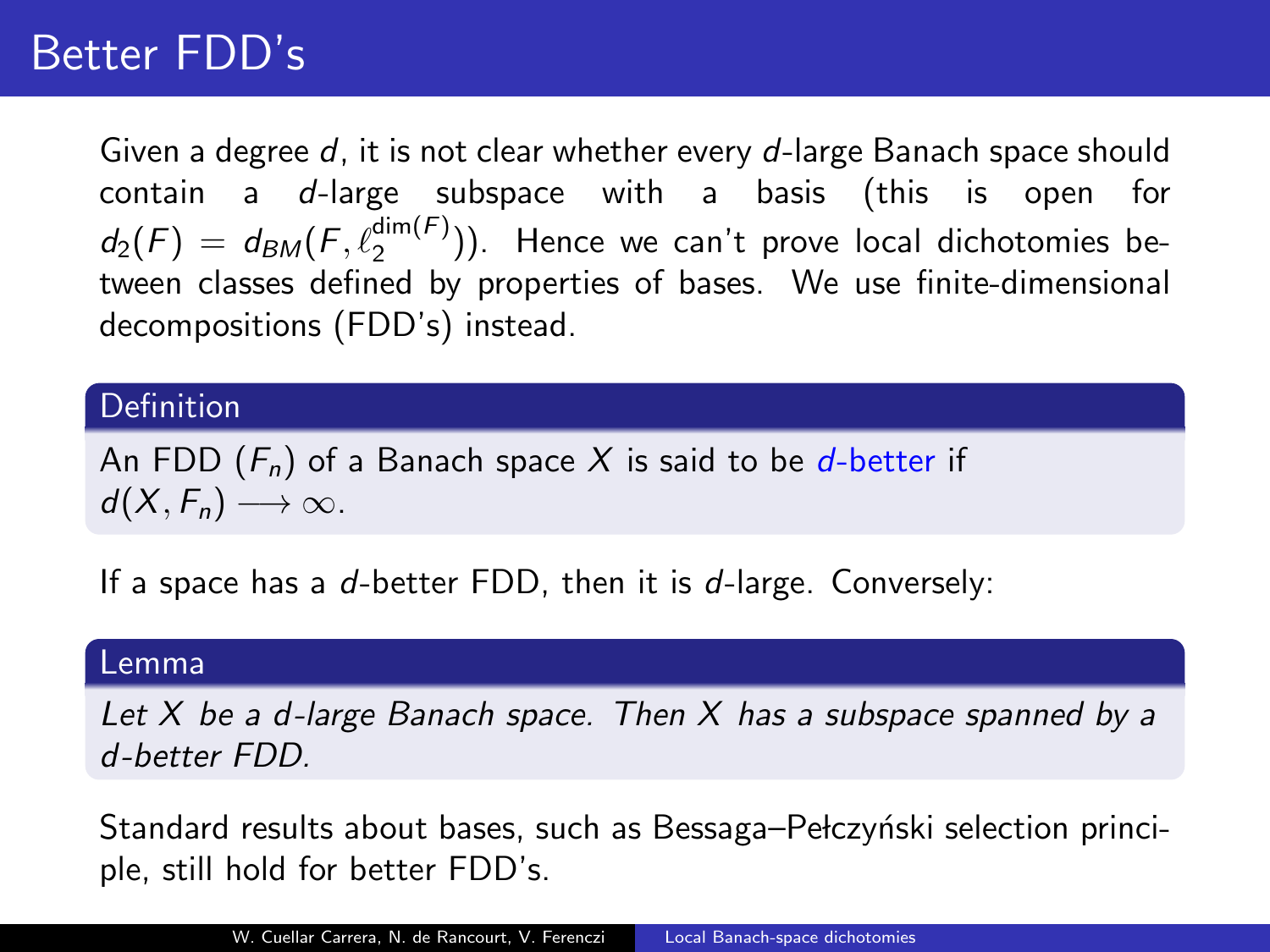# A local version of Gowers' first dichotomy

We fix a degree d. We will localize Gowers' first dichotomy to the class of  $d$ -large spaces, that is, we will ensure that the outcome space is  $d$ -large. This strenghtening has a cost: the two conclusions have to be weakened in some other way.

#### Definition

A space is said to be  $d$ -HI if it is  $d$ -large and contains no topological direct sum of two d-large subspaces.

#### Theorem (The first dichotomy, local version)

Let  $X$  be a d-large Banach space. Then  $X$  has a d-large subspace  $Y$ such that:

- either Y is spanned by a d-better UFDD;
- $\bullet$  or Y is d-HI.

When  $d$  is the dimension, we recover the original dichotomy.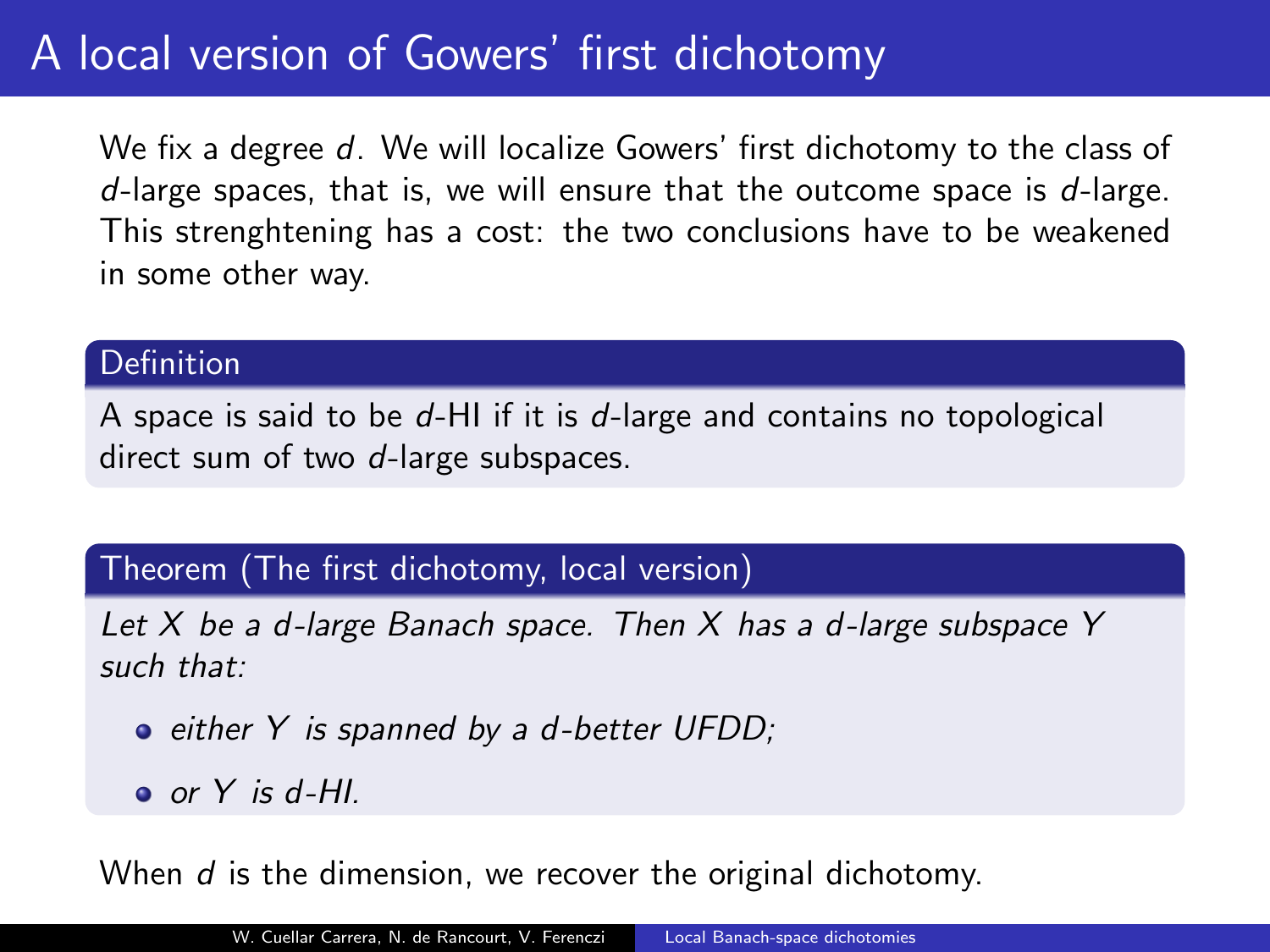#### Definition

A Banach space is said to be  $d$ -minimal if it is  $d$ -large and embeds into all of its d-large subspaces.

#### **Definition**

- A Banach space Y is tight in a FDD  $(F_i)$  if there exists a sequence of successive intervals of integers  $I_0 < I_1 < ...$  such that for every infinite  $A \subseteq \mathbb{N}$ , Y cannot be embedded into  $[F_i \mid i \notin \bigcup_{n \in A} I_n].$
- A FDD  $(F_i)$  is d-tight if every d-large Banach space is tight in it.
- A Banach space  $X$  is d-tight if it admits a d-better, d-tight FDD.

#### Theorem (The third dichotomy, local version)

Every d-large Banach space either has a d-minimal subspace, or has a d-tight subspace.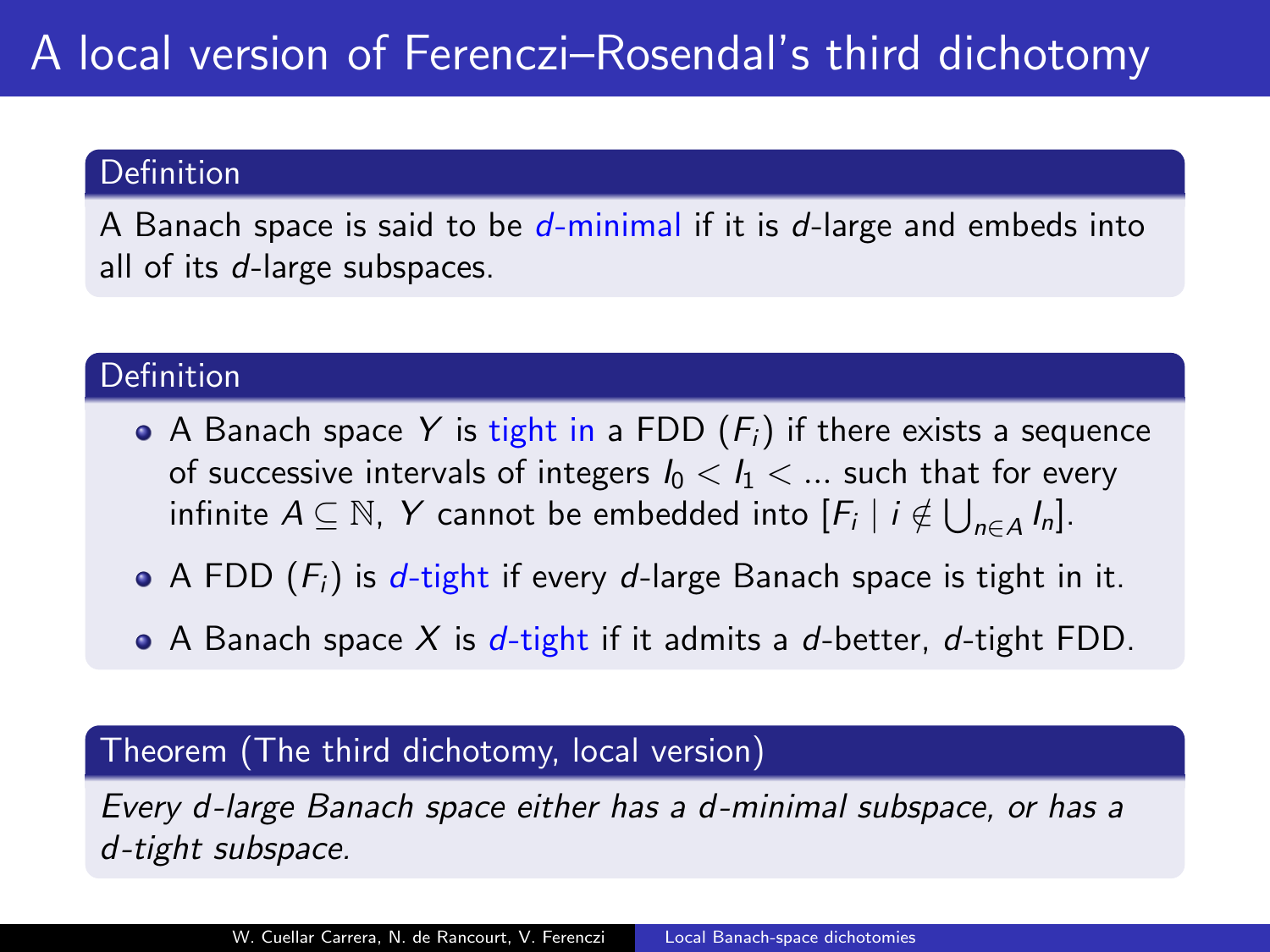#### Lemma

Fix d a local degree, and  $X$  a d-minimal Banach space. Then there is a mapping  $\Gamma: \mathbb{N} \to \mathbb{R}_+$ , tending to infinity, such that for every d-large subspace  $Y$  of  $X$  and every n, we have:

> $\sup_{F \subseteq Y} d(F) \geqslant \Gamma(n).$  $\dim(\overline{F})=n$

In other words,  $d$ -large subspaces of a  $d$ -minimal space are uniformily d-large. If  $X$  is not minimal (or equivalently, is saturated with d-small subspaces), then there is a gap in the possible growth rates of the function

$$
\sup_{\substack{F\subseteq Y\\ \dim(F)=n}}d(F),
$$

when Y ranges over all subspaces of  $X$ : either it is bounded, or it grows at least at the same rate as  $Γ(n)$ . This is a very surprising local property.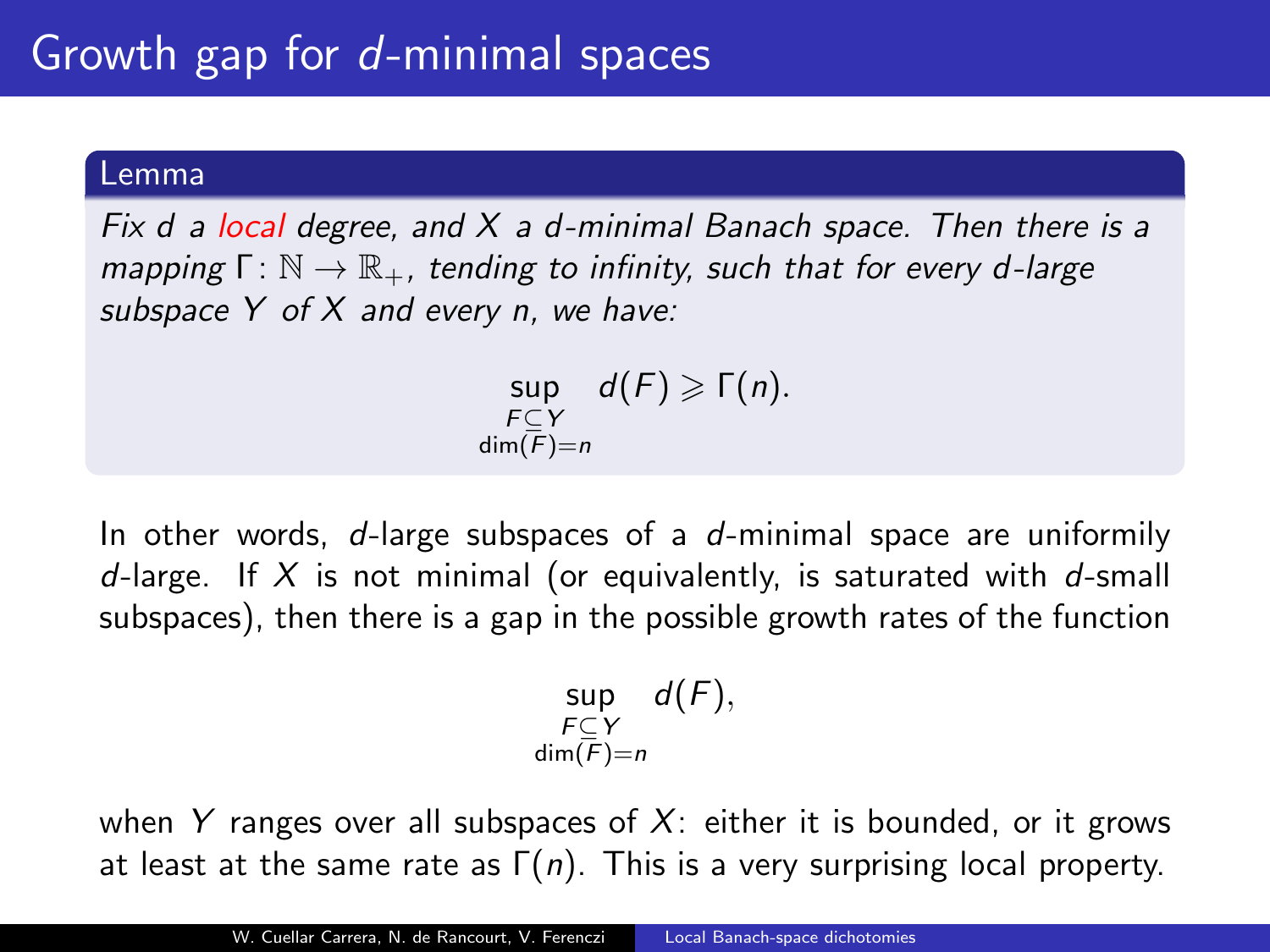#### Question

Does there exist local degrees d such that all d-minimal subspaces are minimal? Does there exist some for which d-minimality does not coincide with minimality?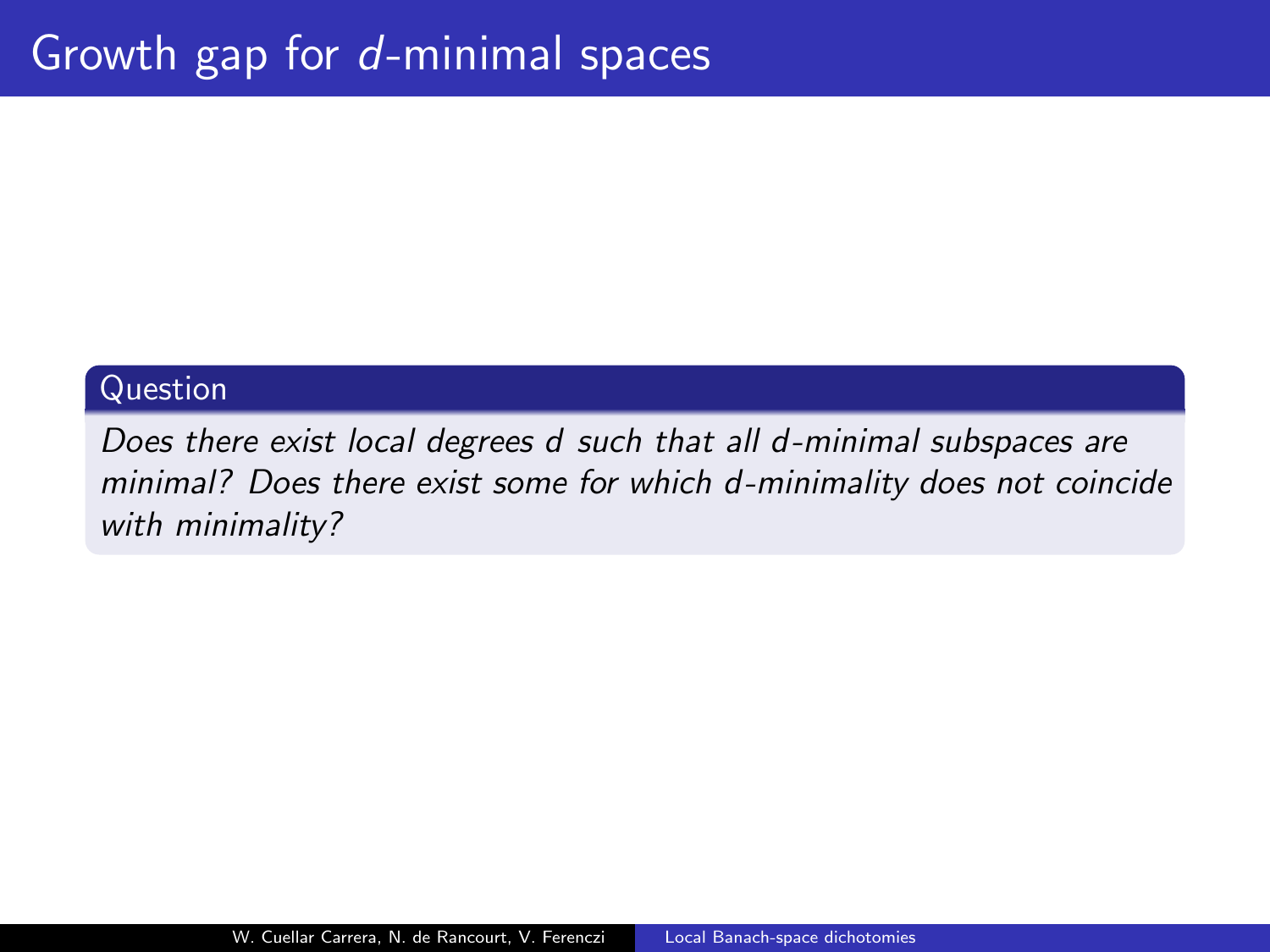In all generality, our local dichotomies can be extended to D-families, a more general class of families of Banach spaces. In particular, given a degree d, the family of d-large spaces is a D-family.

Unlike degrees, D-families have good closure properties: they are closed under countable intersection and finite unions. So, given a sequence  $(d_n)$ of degrees, we can prove local dichotomies for the family of all spaces that are  $d_n$ -large for every n.

For instance, if  $1 \leqslant p < 2$ , we can localize dichotomies to the class of spaces that don't have any type  $> p$ . Such a dichotomy could be used on spaces having type p.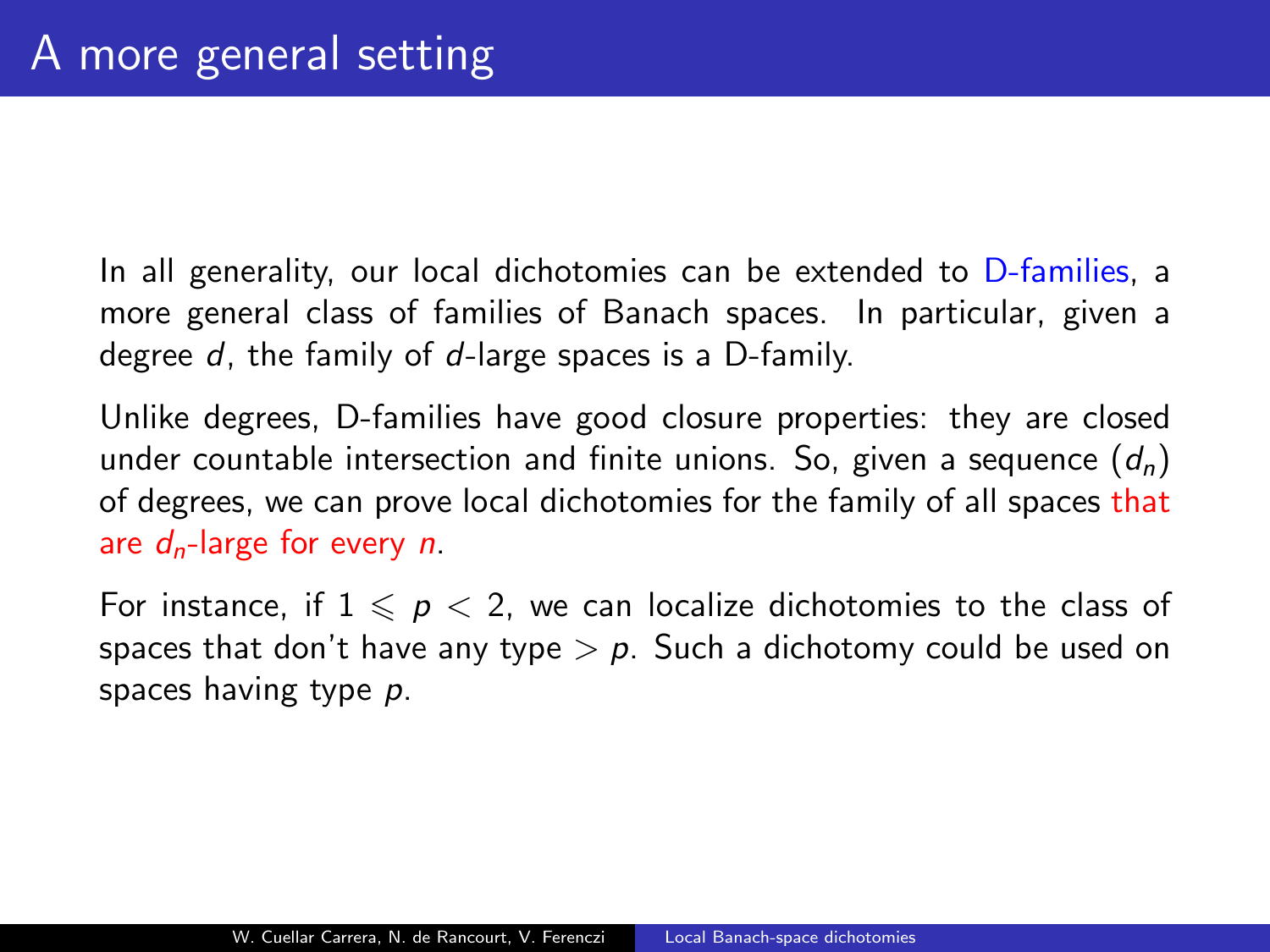We study in more details the Hilbertian degree  $d_2(F) = d_{BM}(F,\ell_2^{\dim(F)}),$ for which d-small spaces are Hilbertian spaces. For this degree, our local dichotomies become:

#### Theorem

Let  $X$  be a non-Hilbertian Banach space. Then  $X$  has a non-Hilbertian subspace Y satisfying one of the following propertties:

- $(1)$  Y is d<sub>2</sub>-minimal and has an unconditional basis;
- (2) Y has a d<sub>2</sub>-better, d<sub>2</sub>-tight UFDD;
- $(3)$  Y is d<sub>2</sub>-HI and d<sub>2</sub>-minimal;
- $(4)$  Y is d<sub>2</sub>-HI and d<sub>2</sub>-tight.

This theorem gives no new information when X is not  $\ell_2$ -saturated. However, in the case of  $\ell_2$ -saturated spaces, this can be seen as a Gowers list for non-Hilbertian,  $\ell_2$ -saturated Banach spaces.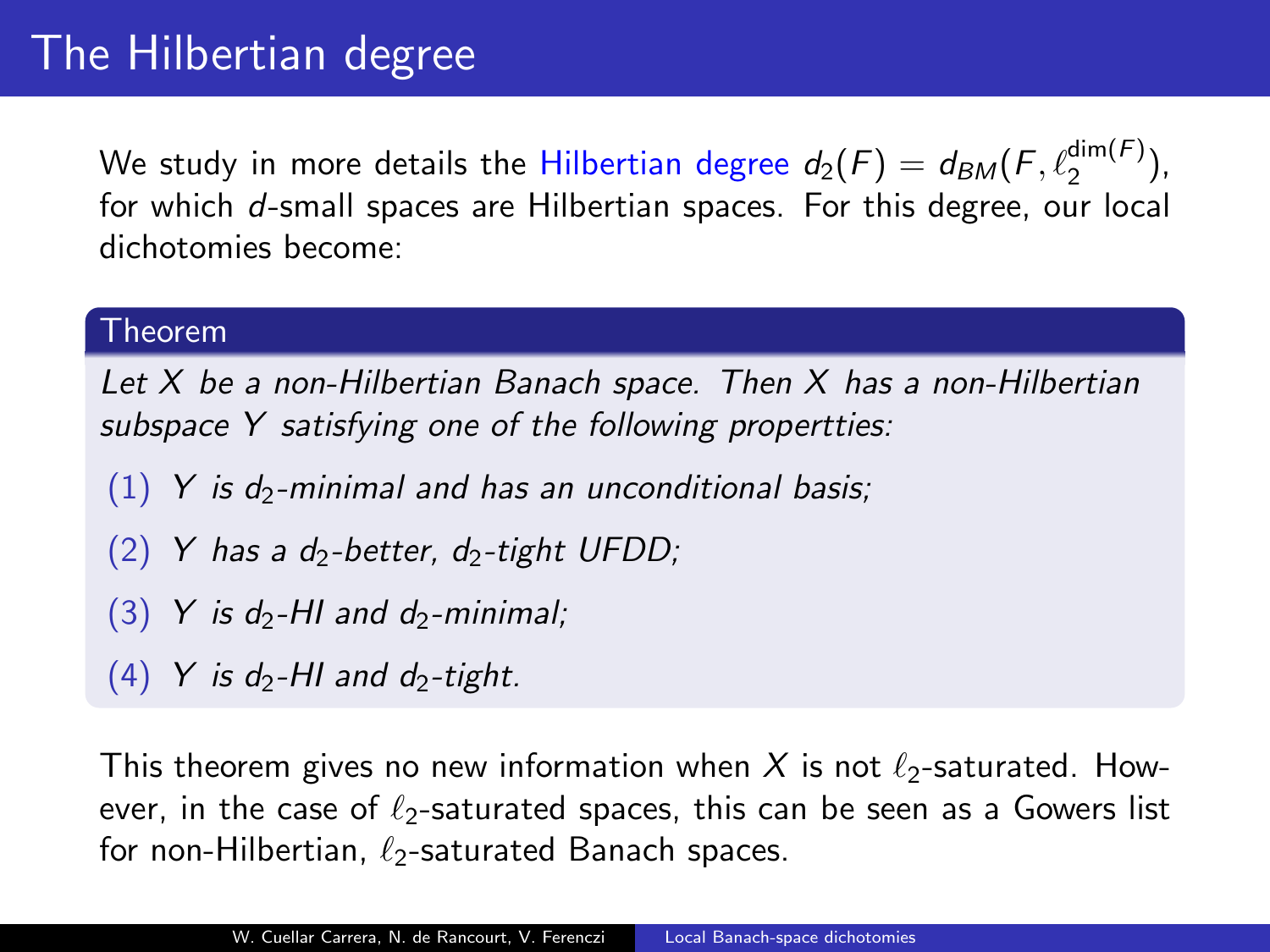#### Lemma

Consider  $X = (\bigoplus_{n \in \mathbb{N}} \ell_{p_n}^{k_n})_{\ell_2}$ , where  $p_n \longrightarrow 2$  and  $k_n \longrightarrow \infty$  are well-chosen. Then X is  $\ell_2$ -saturated and has a subspace in class (2) of the latter list.

This class (2) is the only one we know to be nonempty, when we restrict our attention to  $\ell_2$ -saturated Banach spaces.

#### Question

Does there exist a Banach space which is simultaneously  $d_2$ -minimal and  $d_2$ -HI?

Such a space should be  $\ell_2$ -saturated. We don't even know whether  $\ell_2$ saturated  $d_2$ -minimal spaces, or  $\ell_2$ -saturated  $d_2$ -HI spaces, exist.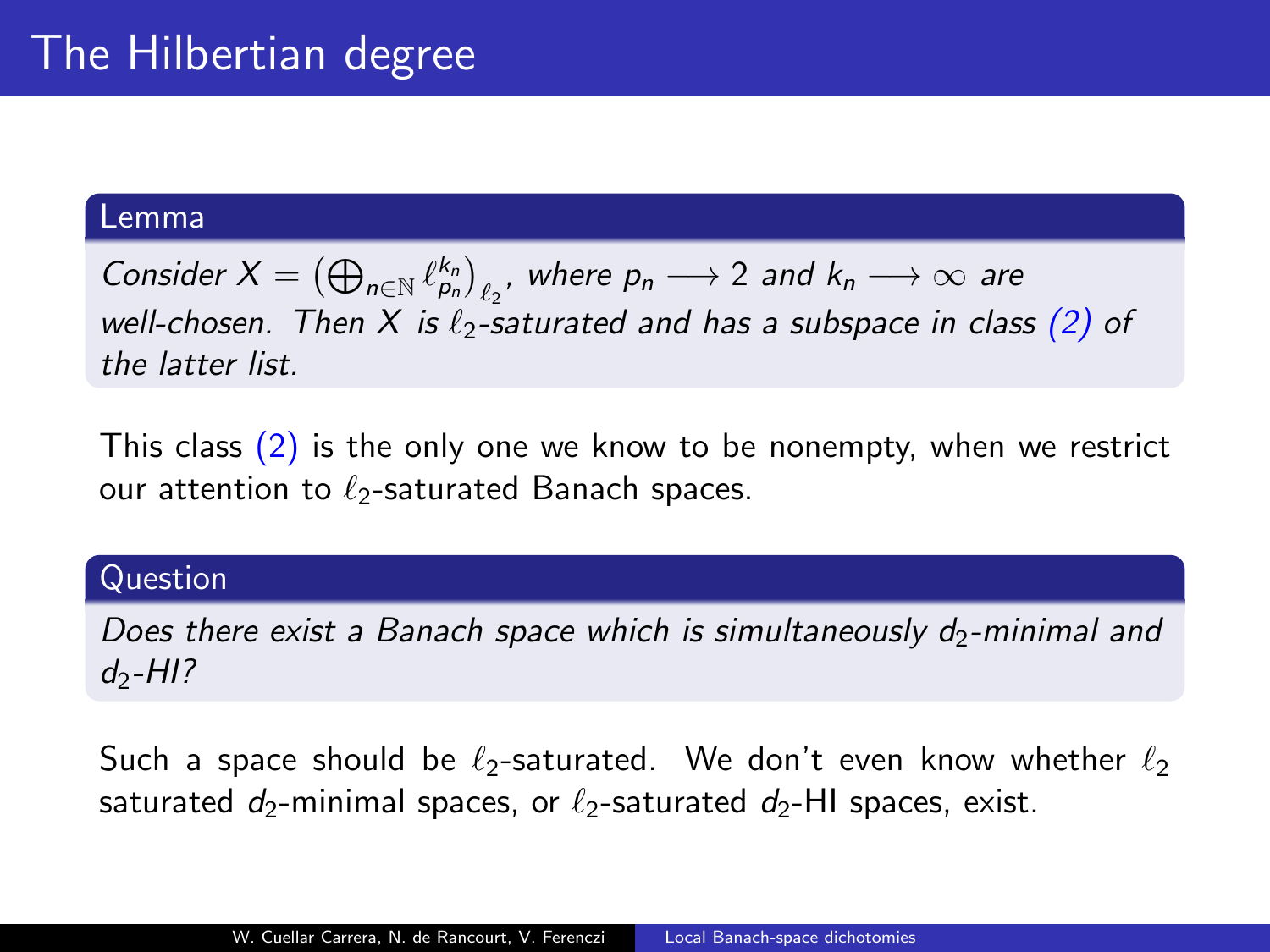#### Question

Does James' space belong to one of the classes? If not, in what classes does it have subspaces? What about other classical  $\ell_2$ -saturated spaces?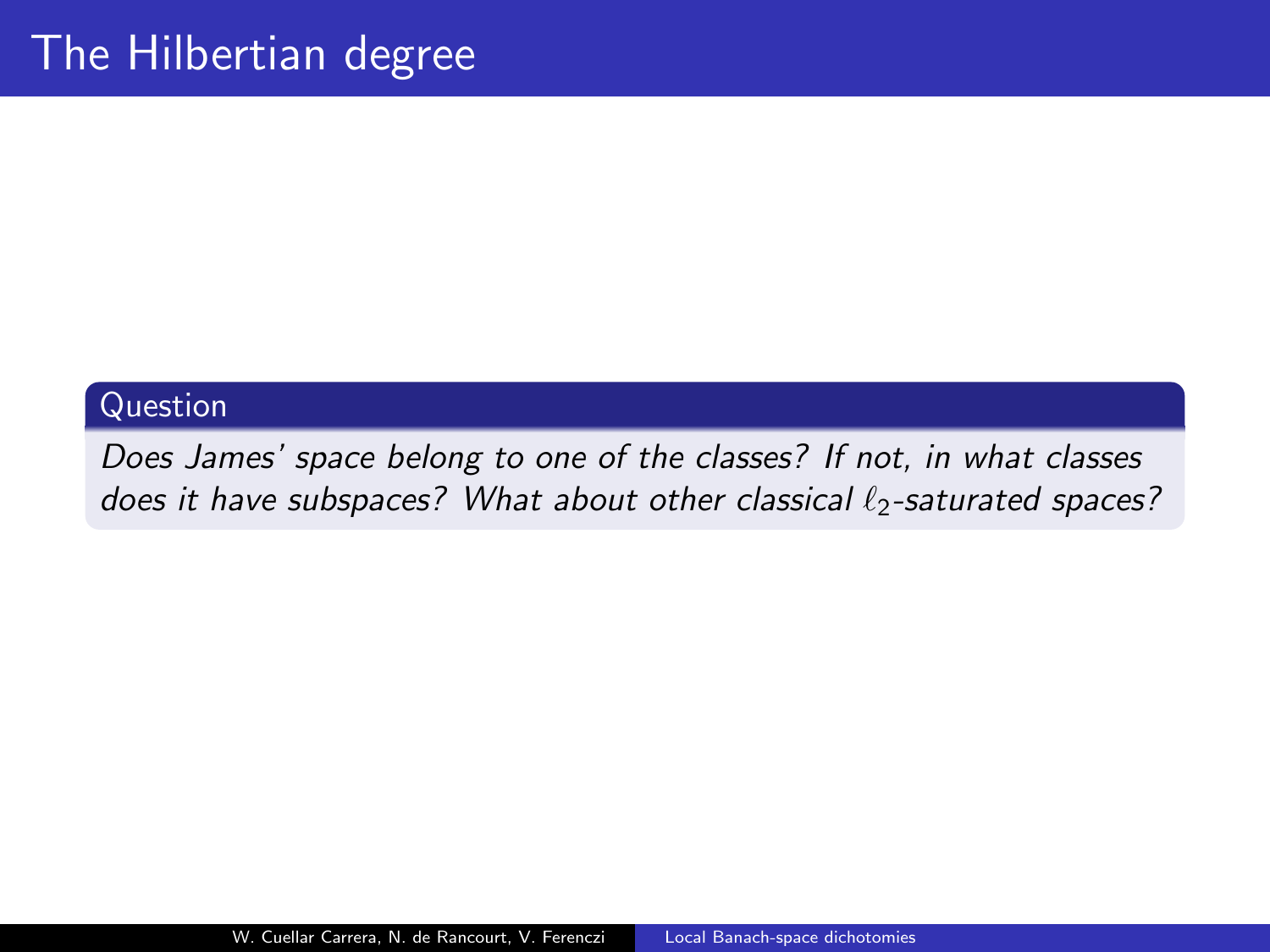#### Definition (Ferenczi–Rosendal, '05)

A separable Banach space X is said to be *ergodic* if  $\mathbb{E}_0$  reduces to the isomorphism relation between its subspaces.

This is a little bit stronger than saying that X has continuum-many pairwise non-isomorphic subspaces.

#### Conjecture (Ferenczi–Rosendal, '05)

Every non-Hilbertian separable Banach space is ergodic.

#### Theorem

Let  $X$  be a counterexample to the above conjecture. Then  $X$  has a non-Hilbertian subspace Y (that is itself a counterexample) that is  $d_2$ -minimal. Moreover, it can be ensured that Y either has an unconditional basis, or is  $d_2$ -HI.